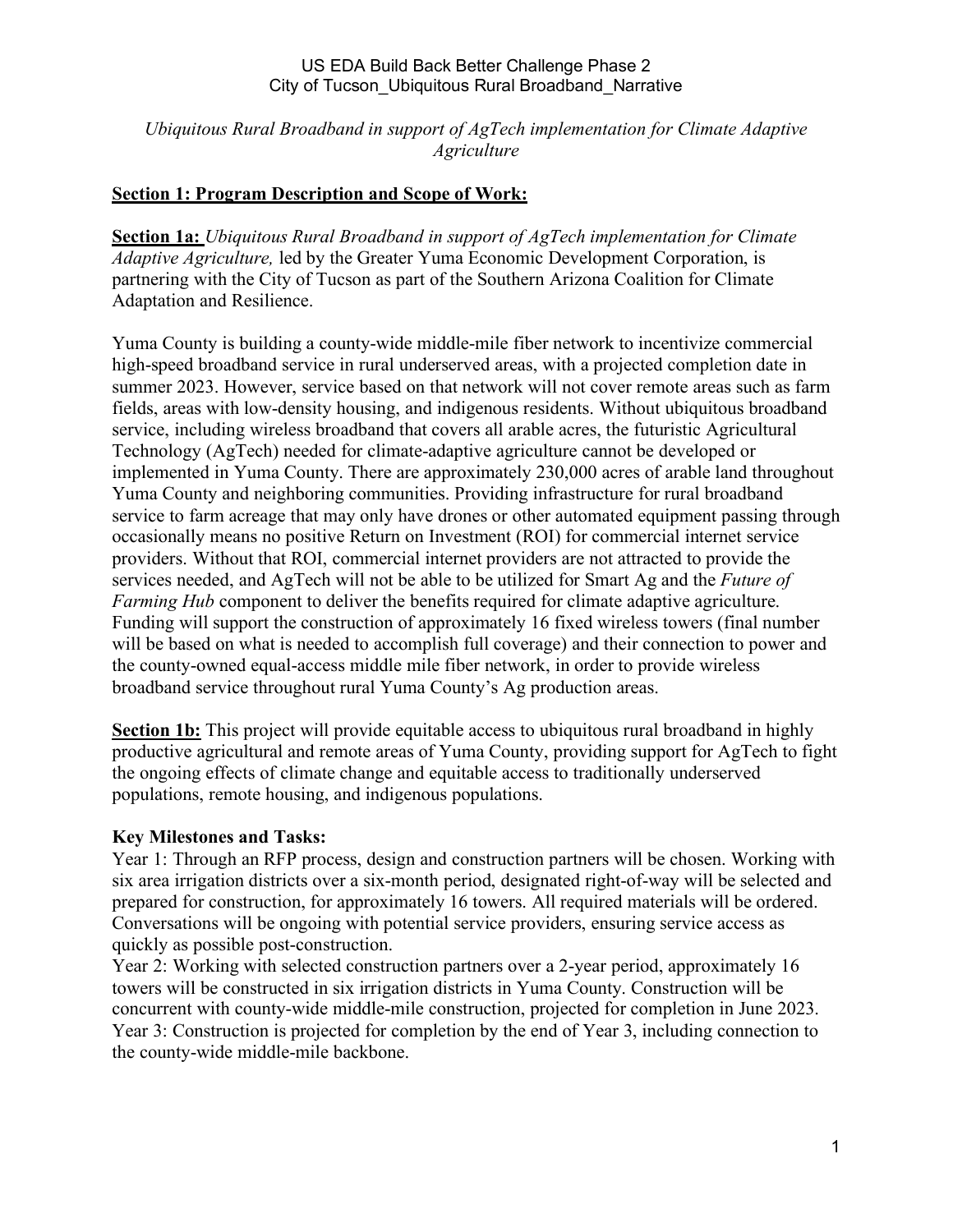Years 4+: Work with Yuma County, who will lease capacity and provide wireless service to end users in support of AgTech development and implementation plus broadband service to un- and under-served homes and businesses in rural Yuma County and tribal nations.

**Deliverables:** Once completed, ubiquitous rural broadband will be accessible in all agricultural production areas of Yuma County, create a myriad of opportunities for the Coalition, and provide translational research and development that allows more than 450 farms in the area to develop and utilize AgTech such as remote sensors, drones and automated harvesting equipment to fight the effects of climate change. In addition, it will be available to traditionally underserved populations, creating access to telemedicine, education, and more.

# **Section 2: Regional Industry Assets and Needs:**

**Section 2a:** The *Ubiquitous Rural Broadband in support of AgTech implementation for Climate Adaptive Agriculture* primary service area is Yuma County, FIPS 04027, as well as secondary service areas of San Luis, Somerton, AZ, and the Town of Wellton, AZ. Congressional Districts: AZ-004 and AZ-003. Yuma County encompasses 5,514 square miles of land, with a total population of 213,787 (Chmura/JobsEQ). The regional economy is supported through agriculture, military and government services, healthcare, retail services, professional services, food processing, and industrial manufacturing. These major industries make up a \$7.8 billion GDP, with agriculture accounting for by far the largest share. Even though Yuma County is in the middle of a desert, agricultural production is a \$3.2B industry with 230,000 acres of farmland. Approximately 90% of all leafy green vegetables in the U.S are grown in Yuma County, making it the leading wintertime producer of fresh produce in North America. Yuma County also battles one of the nation's ongoing highest unemployment rates at 11.1% (U.S. Department of Labor).

By utilizing AgTech such as remote sensors, drones, AI and automation in the service of climate adaptive agriculture, for example successful drone pollination of Medjool date trees, the use of drones to monitor water delivery for irrigation plus many more existing and undiscovered technologies, Yuma County agriculture can thrive and lead the way for Southern Arizona to be a national model of sustainable and productive agriculture in the face of climate change. Successful implementation of AgTech will allow for increased food production with highly efficient water usage, in a critical year-round production area for North America's food supply.

**Section 2b:** Yuma County's CEDS prioritizes adequate infrastructure to accommodate economic development and growth, including internet infrastructure, to improve and expand economic opportunities for agriculture, specifically the use of new, more effective, and more productive technology in agricultural production and processing. This aligns with the Ubiquitous Yuma Broadband project, which will build the infrastructure to provide broadband service throughout the Ag production acreage of Yuma County, including remote areas of the Cities of Yuma, San Luis and Somerton, the Town of Wellton, and bordering tribal communities that otherwise would not be served.

The CEDS also prioritizes a Revolving Loan Fund proposed by the Coalition that is designed to serve the 63.8% Hispanic population and the 19.4 % living below poverty. New AgTech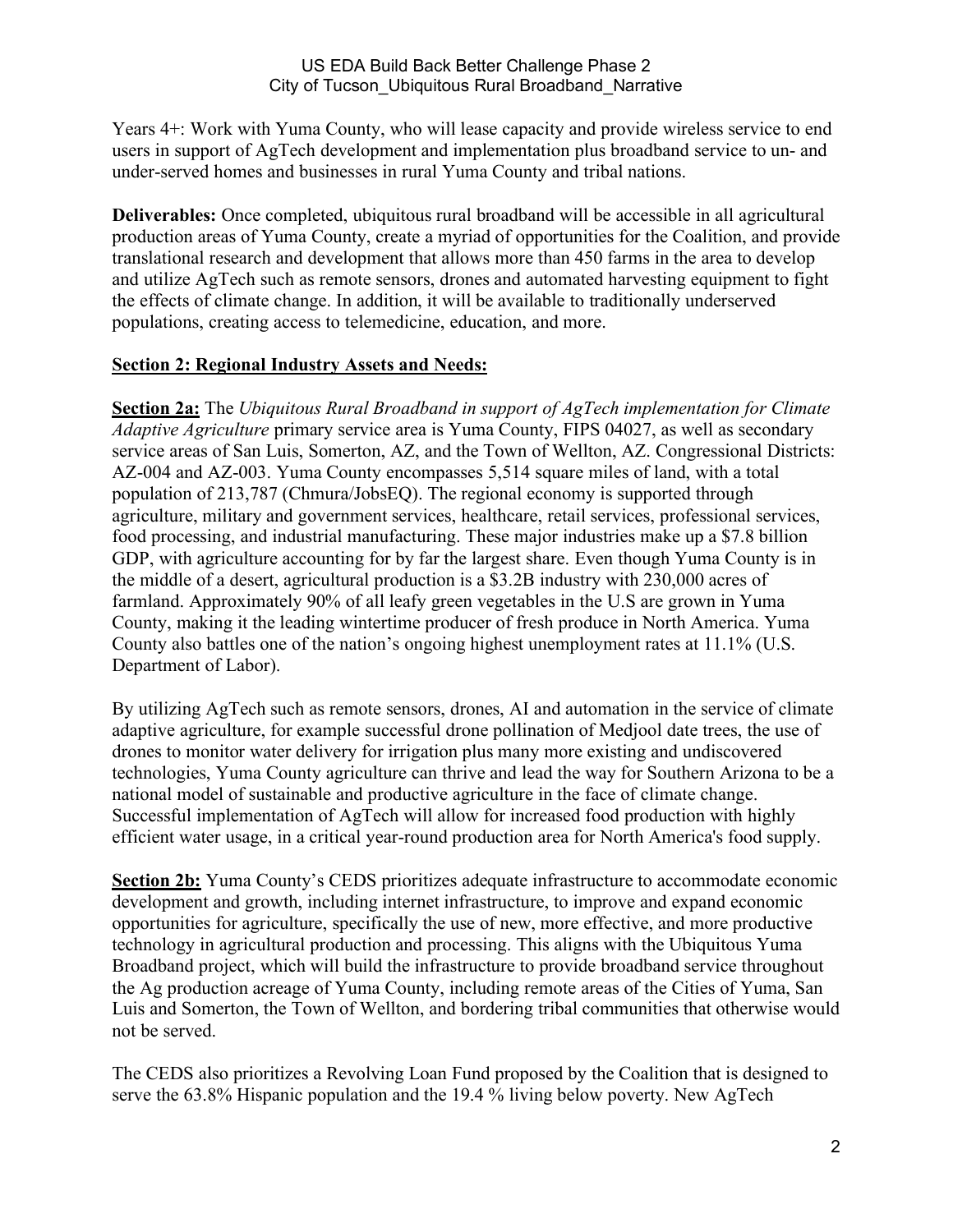Research and Development coupled with the ability to attract high growth industries will be enhanced through the Southern Arizona Fund for Economic Resilience, (SAFER) established in Yuma to serve the demography, entrepreneurial opportunities, and next stage AgTech. The Future Farming Hub out of the University of Arizona, will build, expand, and support a research and translational technology ecosystem with a focus on precision field agriculture, water conservation and indoor farming. Project STEALTH is a coalition partnership between Arizona Western College Yuma and Pima Community College. The two institutions will collaborate with employers to co-design programs including micro-pathways that stack into Certificates and Degrees, and continuing education courses that reskill and upskill the agriculture workforce who will be needed for the IoT transition in AgTech.

**Section 3: Proposed Solution:** Wireless towers will be installed throughout all six Yuma County irrigation districts, connecting to the county-wide middle-mile fiber network. This utilizes existing technology and will be feasible thanks to rights of way in the irrigation districts and fiber connectivity provided by the County's new middle-mile fiber backbone network. Through partnerships with service providers, wireless broadband service would be available to extremely remote and rural areas throughout Yuma County.

Truly ubiquitous broadband service would be transformational for both the implementation of AgTech capabilities such as remote sensing, artificial intelligence, machine learning, and automation as well as residential access to telecommunications, education, and telemedicine in remote areas. The desert agriculture industry can flourish and grow even in times of climate change and water scarcity with tools for early detection of microorganisms ensuring both food safety and crop productivity. A new, more technically savvy and highly paid workforce will be needed, creating an innovative and entrepreneurial ecosystem that will increase economic growth and private investment. Ag workers are being displaced as jobs become more technical and they do not possess the necessary training to be competitive. Ag employment is expected to decrease from 15,345 in 2020 to 14,886 by 2030 (AZ Office of Economic Opportunity). As Yuma County implements broadband and AgTech in the region there will also be a focus on upskilling the local labor force. GYEDC has already received EDA grant funding to advance higher education in Greater Yuma and submitted an application for the Good Jobs Challenge to fulfill Phase 3 of the Yuma Multiversity Campus project designed to reach 2,500 Good Job Wage earners across Yuma and Imperial Counties with a potential of \$74 million in increased wages annually.

Yuma County will be setting an example in broadband and Agtech development that can be replicated by other agricultural communities nationwide. The Yuma Center of Excellence for Desert Agriculture and the University of Arizona-led *Regional Future of Farming Hub* will provide translational research that spurs product development around AgTech. The effects will reverberate throughout Southern Arizona, making the region more productive, sustainable, and competitive.

Agriculture is dependent on water from the Colorado River to irrigate crops. Warming, and aridification caused by climate change is already reducing the water flowing in the river, as well as increasing disease and pest pressure. With each additional 1 degree Celsius (1.8 degrees Fahrenheit) of warming, the Colorado River's average flow drops by 9.3%, according to the U.S.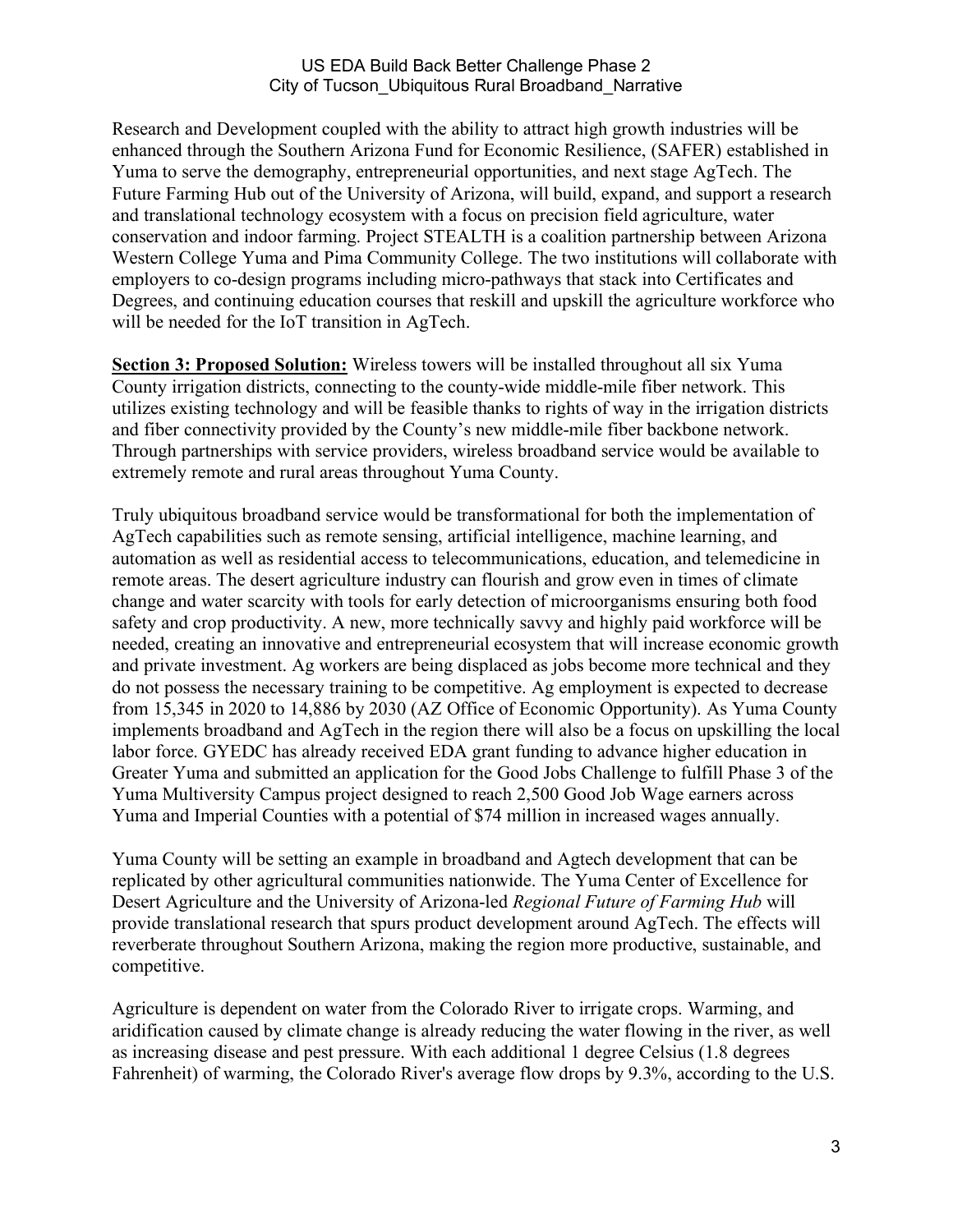Geological Survey. Efficient and sustainable solutions will be found in AgTech and broadband service throughout Ag production areas.

*Ubiquitous Rural Broadband* aligns with the EDA's Recovery and Resilience investment priority by building economic resilience and supporting long-term recovery in Yuma County, where agriculture will be severely impacted by climate change. The project also closely aligns with the EDA investment priority of Equity, providing equitable access to wireless broadband for traditionally underserved populations, which make up more than 65% of Yuma County and targeted service areas.

**Section 4: Partners and Program Outreach:** Yuma County and Greater Yuma EDC are well known for collaboration between public and private entities, foundations, schools and universities. Some of the partners connected to this project are:

**Yuma County Government**: Yuma County owns the county-wide middle-mile fiber network that will connect the ubiquitous rural broadband network to the larger internet. This connectivity, obviating the need for many miles of fiber construction to connect the towers, provides a large in-kind match to this project.

**Municipalities**: All Yuma County municipalities (City of Yuma, City of Somerton, City of San Luis and Town of Wellton) are participating in the middle-mile fiber backbone project.

**Irrigation/Water districts**: All 6 of Yuma County's irrigation/water districts (Wellton-Mohawk, Yuma, Yuma Mesa, North Gila Valley, Unit B and the Yuma County Water Users Association) have agreed to designate right-of-way use for the tower sites as an in-kind match.

**Farm Organizations**: Farm organization partners include the Yuma County Farm Bureau, part of a membership organization that represents production agriculture throughout the state of Arizona, the Western Growers Association, and the Yuma Fresh Vegetable Association, a membership organization that represents vegetable and melon production in Yuma County. These organizations are committed to sponsor and drive technology to this area, once the infrastructure is in place.

**The University of Arizona**: UArizona is leading the *Regional Future of Farming Hub* component of the Southern Arizona Build Back Better proposal, which will provide translational AgTech research and technology development utilizing this precision Ag "living lab." The UA Yuma Center of Excellence for Desert Agriculture, a public-private partnership, provides connectivity between top-notch researchers and producer/cooperators in the Ag industry.

**The State of Arizona Broadband Office**: An active partner for funding and implementation of the county-wide middle-mile fiber network, the State Broadband Director has been a key advisor on both the county middle mile project and this project.

**Allo Communications**: Allo Communications is a telecommunications company offering fiber telephone, long-distance, broadband, internet, and television to residents and businesses. Allo is contracted to build and operate the county-wide middle-mile fiber network for Yuma County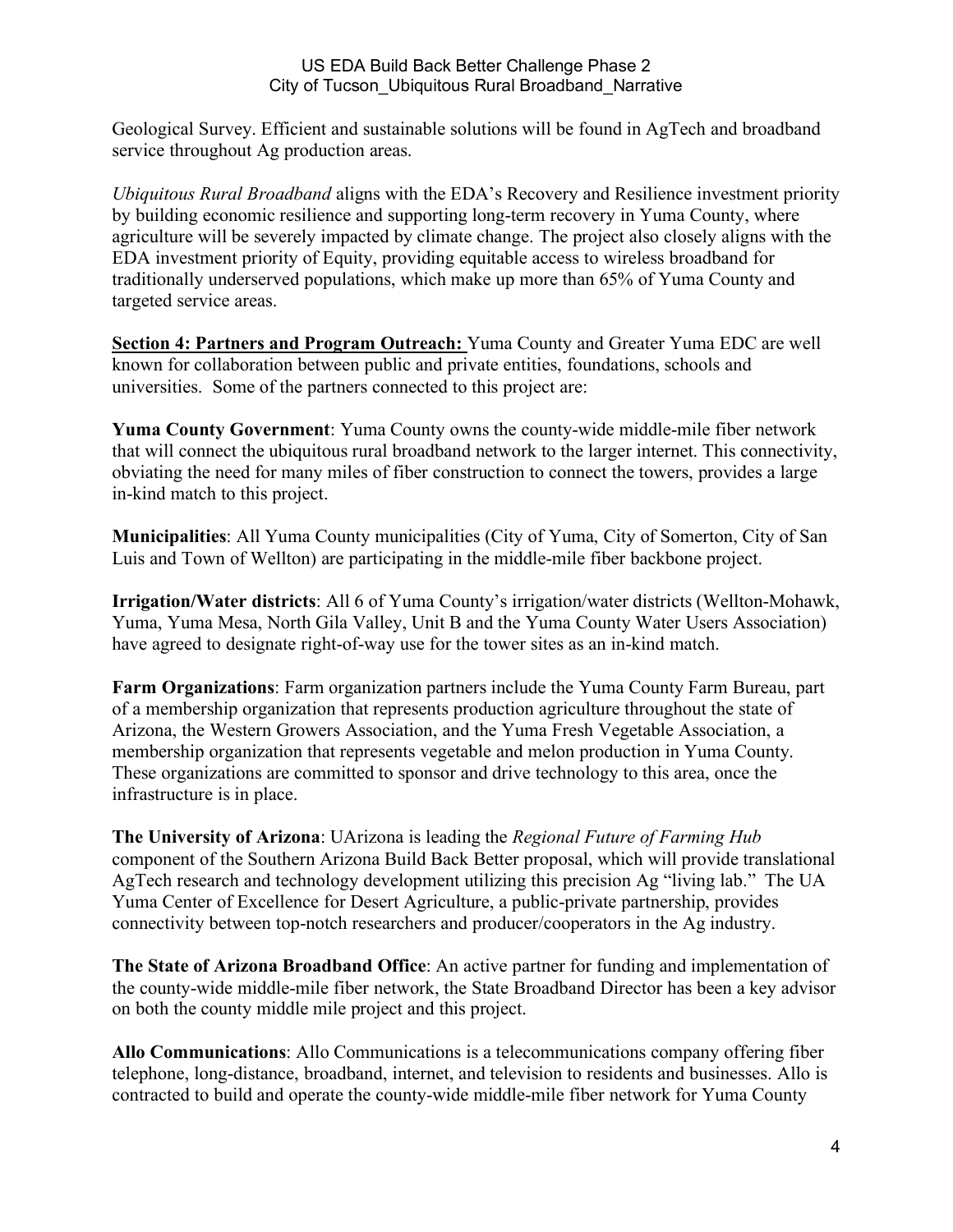**Dell Technologies**: Provides end-to-end solutions and is providing early design advice to this project. If funded, they could be a design/implement consultant to the project.

**Paige Wireless**: They design, deploy and operate robust, secure broadband networks for mission-critical applications, especially in agriculture. Highly specialized in wireless network requirements, design and implementation for precision agriculture, utilities, municipalities and critical infrastructure. Paige could manage implementation and provide service over the ubiquitous broadband network.

**Section 4b:** Yuma is a minority-majority county, at almost 64% Hispanic, with more than 19% of residents living below the federal poverty line, 6% more than the state of Arizona. The Fort Yuma-Quechan Indian Tribe (3,200+) and the Cocopah Indian Tribe (1,200+) have almost 40% of tribal members living in poverty. These residents have been unable to access broadband internet service for needs such as remote learning, telemedicine, and virtual work – especially during the COVID-19 pandemic. Ubiquitous wireless broadband service would enhance agricultural operations and provide a lifeline to rural and tribal residents who have been left out of these capabilities.

# **Section 5: Measurable Goals and Impacts:**

**Goal 1 (EDA Investment Priority: Equity):** Increase wireless broadband service access for traditionally underserved and indigenous populations, throughout agricultural, rural, remote, and low-density outlying areas.

Outputs: 52,000+ traditionally underserved populations benefitting from equitable technology accessibility; 15,000+ traditionally underserved populations 18 years of age or younger benefitting from virtual learning in times of health emergencies; 12,000+ traditionally underserved populations without vehicles benefitting from equitable internet access, including telemedicine and telecommunications.

SMART Outcome: By the end of Year 5, Yuma County will advance equity for traditionally underserved populations by demonstrating measurable wage improvements and higher educational outcomes with a goal of a 10-15 % increase in both areas. Increase AgTech access countywide by a minimum of 70%, resulting in the routine use of sophisticated technologies for agriculture and home technologies

**Goal 2 (EDA Investment Priority: Recovery & Resilience):** Increase use of AgTech to address the ongoing effects of climate change, such as the regional Colorado River drought crisis.

Outputs: Fixed wireless towers installed to provide wireless broadband across Ag production acreage; farms in all 6 Ag irrigation districts receiving broadband access; "living lab" provided for 300 agricultural producers adopting smart water-use and other climate-adaptive technology.